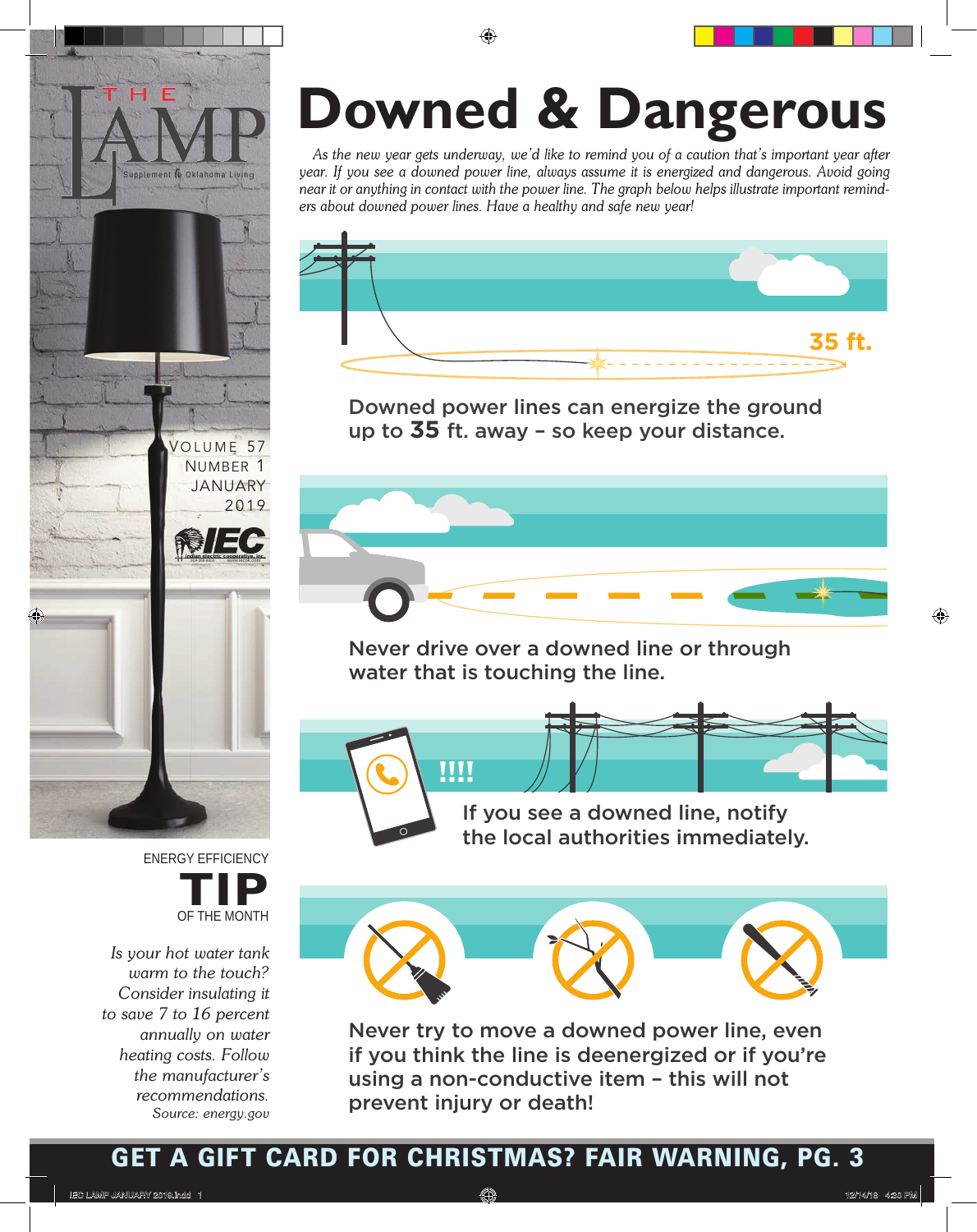## Happy New Year! *Stay On Track With Healthy Choices*

While many people often wish maintaining good health was as easy as following an equation, health doesn't have a start or end date. Once the allure of the new year wears off, it can be easy to let those resolutions go by the wayside.

When you focus on making small, positive changes, you can move your health goals forward throughout the year, no matter where you are on your health journey. To help stay on track, consider these easyto-implement ideas from registered dietitian Annessa Chumbley:

#### **WRITE IT DOWN**

Using a nutrition journal and keeping a record of everything you eat and drink can help track progress and reveal small changes that need to be made. Alternatively, downloading a fitness tracking app can help keep you accountable digitally. With a variety of options available for most operating systems, there is almost certain to be one to meet your needs, whether you're looking for a companion app to track progress or something more in-depth to help guide you through workouts and meal planning.

#### **START YOUR DAY WITH PROTEIN**

A high-quality protein source can set the stage for sustained energy levels throughout the day. Having an on-the-go source of protein on-hand, such as Premier Protein's ready-todrink chocolate and vanilla shakes featuring 30 grams



*Nutritionists remind us that healthy choices start at home and that it's never to early to talk about those choices with your children.*

of protein and 160 calories and 1 gram of sugar, can help ensure you're starting the day with a proper foundation for success.

#### **HYDRATE ALL DAY**

Hydration is a foundation of good health. Before bed each night, put a 16-ounce bottle of water in the bathroom then drink it first thing in the morning for a daily energy boost. For an easy and healthy way to add flavor to your water during the day, consider putting an herbal tea bag of your choice in it. For example, Chumbley recommends ginger as a digestion-helper, mint as a caffeine-free way to awaken and chamomile to calm.

#### **MAKE HEALTHY SWAPS**

Looking for alternatives is an easy way to eat healthy. Consider swapping out heavier carbs for vegetables such as grilled Portobello mushrooms as pizza crust or zucchini noodles instead of pasta. Swap mayo for avocado when eating egg, chicken or tuna salad. You can also use the sweetness of ripe bananas to decrease the need for added sugar in recipes like cookies, muffins and pancakes. For an additional nutrition boost, consider adding a scoop of gluten-free protein powder like Premier Protein's line of 100% Whey Powders, which are available in chocolate or vanilla milkshake flavors and feature 30 grams of protein and 3-4 grams of sugar per scoop, plus no artificial flavors, colors or sweeteners.

#### **GET MOVING**

Commit to stepping outside and taking a daily walk. Whether it's 1 mile or a walk around the block, you can burn calories and receive the added benefits of mental clarity, increased energy and improved digestion.

"Use these tips as one small thing that can make a powerful positive impact on your day," Chumbley said. "Choose one of these and do it every day. Keep the strategy simple so you'll be more likely to stick with it. When implementing these health tips, think 'progress' not 'perfection.' If you are progressing, you are successful."

Find more tips and products to help live a healthy lifestyle at PremierProtein. com.

— *Family Features*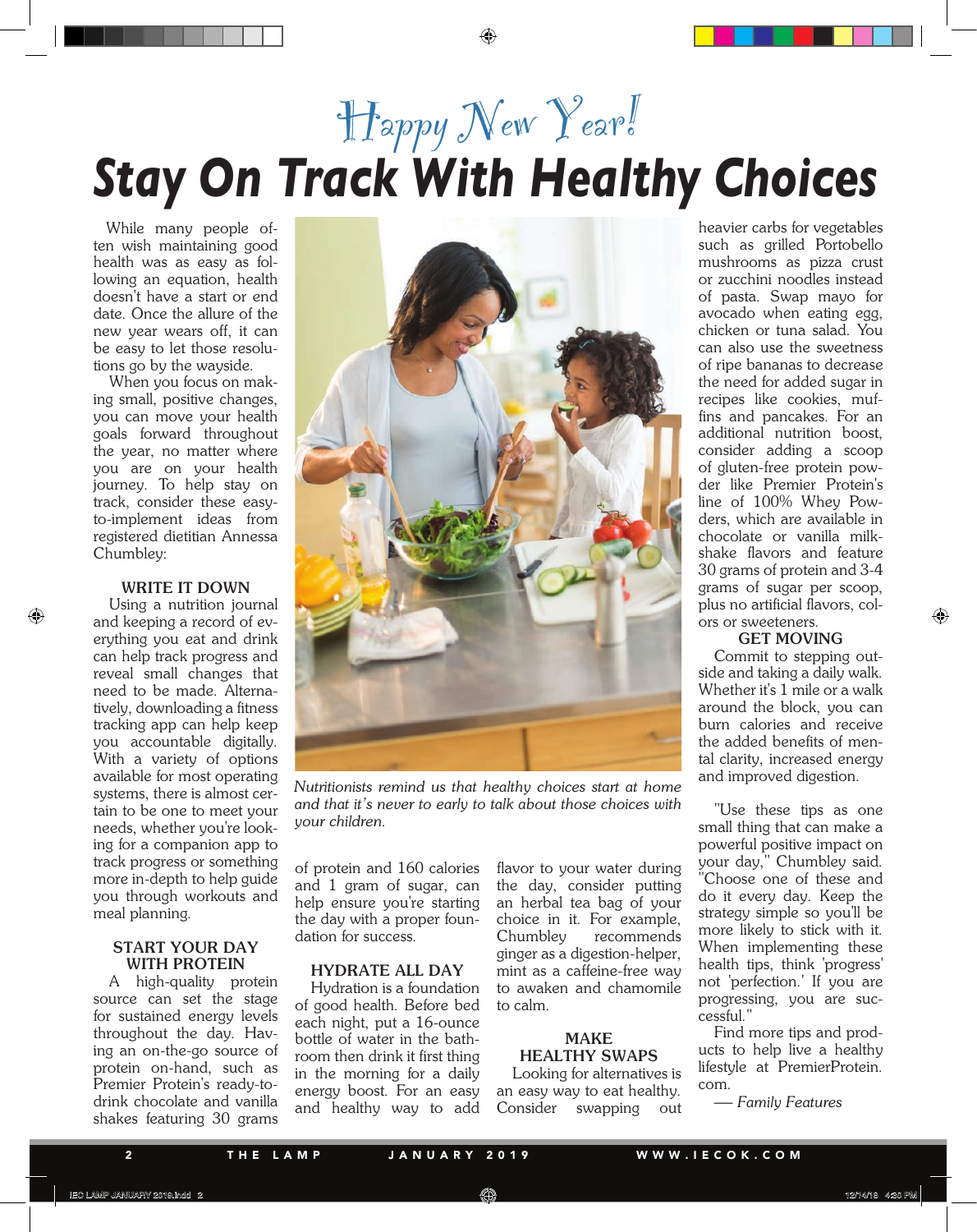### *YOU PROBABLY GOT ONE FOR CHRISTMAS...* **Tips To Avoid Gift Card Fraud**

#### *By Trisha Gedon*

STILLWATER, Okla. – For many consumers, purchasing a gift card takes the stress out of finding the perfect gift to give. First introduced in the 1990s, gift cards have continued to gain in popularity. It was expected about \$130 billion worth of gift cards will be purchased by the end of 2018.

While they are a popular gift, crooks are finding ways to steal the money before the intended recipient has a chance to spend it, said Cindy Clampet, Oklahoma State University Cooperative Extension family resource

management assistant specialist.

"Gift cards are a big target for criminals and there are various ways in which consumers are scammed out of

their money," Clampet said.

The simplest method involves a scam artist taking a gift card from the rack in a store, writing down the number and scratching off the strip to reveal the security code. Once he has that information, the hacker puts a replacement strip, which are easily available online, over the code and puts it back on the rack.

Later, the unsuspecting consumer purchases the card and loads money onto it. Once the card is loaded, the hacker periodically goes online to check the balance of the card. Once it is loaded, the scammer gets busy shopping.

"Unfortunately, consumers don't even know the card has been hacked until the recipient tries to use it," she said. "One way to help safeguard your gift card purchase is to pull a card

from the middle of the rack. Don't take the first one on the rack. Inspect it closely, especially the area to be scratched off to reveal the security code. If it looks like it has been tampered with, choose another card. Or look for gift cards that are kept behind the counter or are in a well-sealed package."

Another tip to avoid being scammed is to change the security code as soon as you buy the card. Clampet said to register the card when you get home and change the PIN. Also, suggest the recipient use the card as soon as possible.

> A n o t h e r way sophisticated hackers steal your gift card dollars is by using robot networks, also known as botnets. Botnets

test millions of combinations of gift card account numbers and stolen PIN passwords to try to log into online gift card accounts that have money loaded onto them. The botnets avoid detection by mimicking individual human browsing behavior and blending in with a website's genuine visitor traffic.

"Criminals also can gain access to your gift card numbers and PINs by hacking your computer. To help prevent that, make sure your security software is the most up-todate version," she said. "Create and use strong passwords to help protect your privacy. Also, consider purchasing gift cards online directly from the retailer."

Although the gift card industry continually is seeing an increase in purchases, many of them go unused. While it is es-



*Gift cards are an easy, go-to gift, but thieves continue to find ways to scam unsuspecting consumers out of their money. (Photo by Trisha Gedon, Agricultural Communications Services)*

on gift cards last year, about \$1 billion worth of gift cards retailer, only about half of those

go unspent every year.

"Fortunately, it has become harder for retailers to make money on outof-date cards. The Credit Card Accountability,

Responsibility and Disclosure Act of 2009 ruled they should not expire until five years after the cards are issued," Clampet

timated \$130 million was spent said. "However, if you purchase a gift card from a smaller

> 6<br> *wa*<br>
> you  *...you don't want to waste your money for a gift that won't be used.*

businesses still will be around in five years. So, before you turn to the gift card as the perfect gift for those who are hard to buy for, make sure it's

to a store at which the recipient shops. You don't want to waste your money for a gift that won't be used."

*"...use strong passwords to help protect your privacy.*